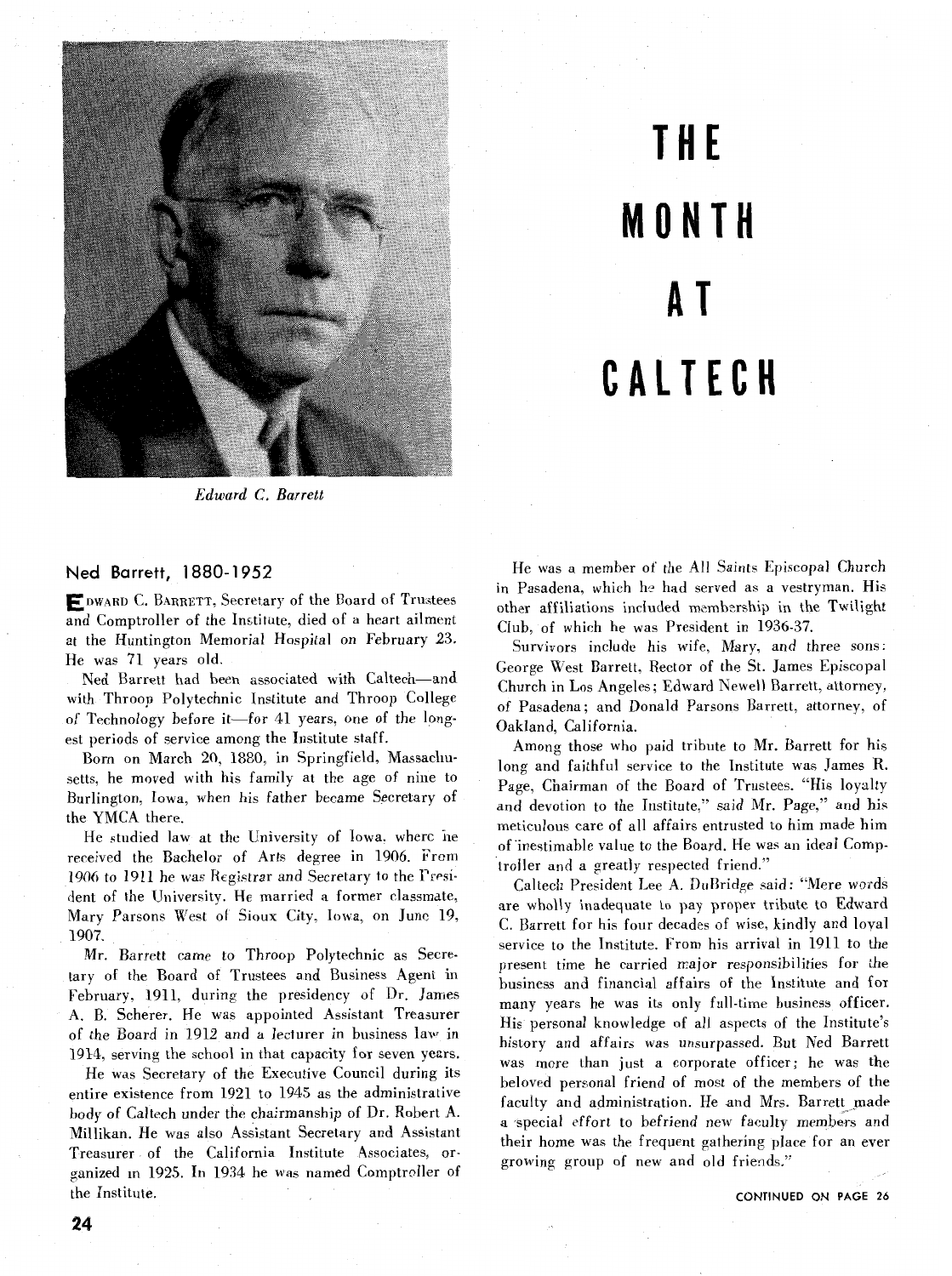### **THE MONTH** . **CONTINUED**

Said Dr. Millikan, Professor of Physics, Emeritus, and Vice President of the Board of Trustees: "It is the lot of very few men to be as deeply mourned as Ned Barrett will be. He was a very much beloved man, friendly, capable and of unimpeachable integrity. His great interest in the Institute, his love of his work, his excellent memory and grasp of detail, his sure hand in financial matters, and his helpfulness, justice, and understanding in all his relations with his colleagues made him a most valuable member of the staff. His death will be felt keenly not only by the whole Institute family but also by his host of friends in the community."

Dr. William B. Munro, Professor of History and Government, Emeritus, and Treasurer of the Board of Trustees, said: "He was a grand person and one of the best-liked men on the campus even though in his difficult position as Comptroller he usually had to say no to people who came to him for concessions in their financial appropriations. We all admired him for his patience, good humor and kindly cooperation. He was the good friend of many and we will miss him."

#### Religion and Science

**DR. ARTHUR** H. COMPTON, Chancellor of Washington University in St. Louis, Nobel prizewinner and internationally-known physicist, spoke on "Religion and Science Shaping Man's Future" at a public meeting in Pasadena on February 18. The meeting was arranged by the Religion in Education Foundation of Los Angeles, and was sponsored by Caltech and Pasadena City College, in cooperation with Pomona, Occidental and Whittier Colleges and the University of Redlands.

"The world's most important chain reaction will occur when men catch a spirit of world brotherhood," Dr. Compton said. "We are on the threshold of such a reaction that will make the world truly free.

"In an atomic reaction there are some atoms that capture neutrons and won't let them go, thus poisoning and slowing down the entire reaction. Just so, in human relations, those individuals who only receive, and never give, poison the brotherhood of man.

"We have now entered the second half of the twentieth century. If I am not mistaken, the first half of this century will be remembered in the long view of history as epochal in the effect that the advance of science has had on man's view of himself. We have come to understand at long last our place in space and time. We have learned that we are an integral part of the great cosmic event which we call nature, but with certain distinctive characteristics: We are aware of our world, we are able within expanding limits to shape the world to our needs, and reaffirming that we are indeed our brothers' keepers, we find in this fact real meaning for the life of which we are a part.

"The social forces that science and industry are bringing into being are working directly for giving new life to the American dream ('not a dream of motor cars and high wages merely,' said the late historian James Truslow Adams, 'but a dream of a social order in which each man and each woman shall be able to attain to the fullest stature of which they are innately capable, and be recognized for what they are regardless of the fortuitous circumstances of birth and position').

"Thus as the counterpart to specialization there is increased stimulus toward working for **each** other's welfare. With our greater interdependence we feel an increasing need for humane goals on which we will unite. Our world demands of us more education, not only in techniques and skills but also in human understanding. Travel becomes easier and more widespread. Ideas are more readily interchanged. There thus arises better acquaintance with our neighbors. Our own best development we see arising from our endeavor to bring into being the world of our dream.

"Science offers us the means whereby the dream can be realized . . . The thrilling discovery of the twentieth century is that man may reasonably hope to free himself very largely and permanently from the curses of poverty and disease as causes of premature death. Instead he may reasonably hope for continued improvement of his lot, not only as to his physical needs, but also as to his human understanding.

"Such advances will not come, however, as the automatic result of advancing science. High aspiration, guided by appreciation of the worth of one's fellows, is necessary if the powers of science are to meet the human needs that we see ahead. Because the desire to enable our fellows to live is so clearly demanded as a condition for survival in a society based on science, one has confidence that the spirit which has been effective toward making possible our recent advances will itself continue to grow."

#### National Science Foundation Grants

THE INSTITUTE last month received \$54,900 in grants from the National Science Foundation for research in biology. This was the largest sum given any California institution. Nationally, the Foundation made a total of 28 grants, amounting to \$410,000.

Dr. Frits W. Went, Professor of Plant Physiology, received a three-year grant of \$21,700 for studies of differences among races and varieties of higher plants.

Dr. James F. Bonner, Professor of Biology, received a two-year grant of  $$17,700$  for studies of photoperiodism and vernalization, and a one-year grant of  $$10,500$  for work on the biochemistry of plant growth.

Dr. Arthur W. Galston, Associate Professor of Eiol-CONTINUED ON PAGE 28